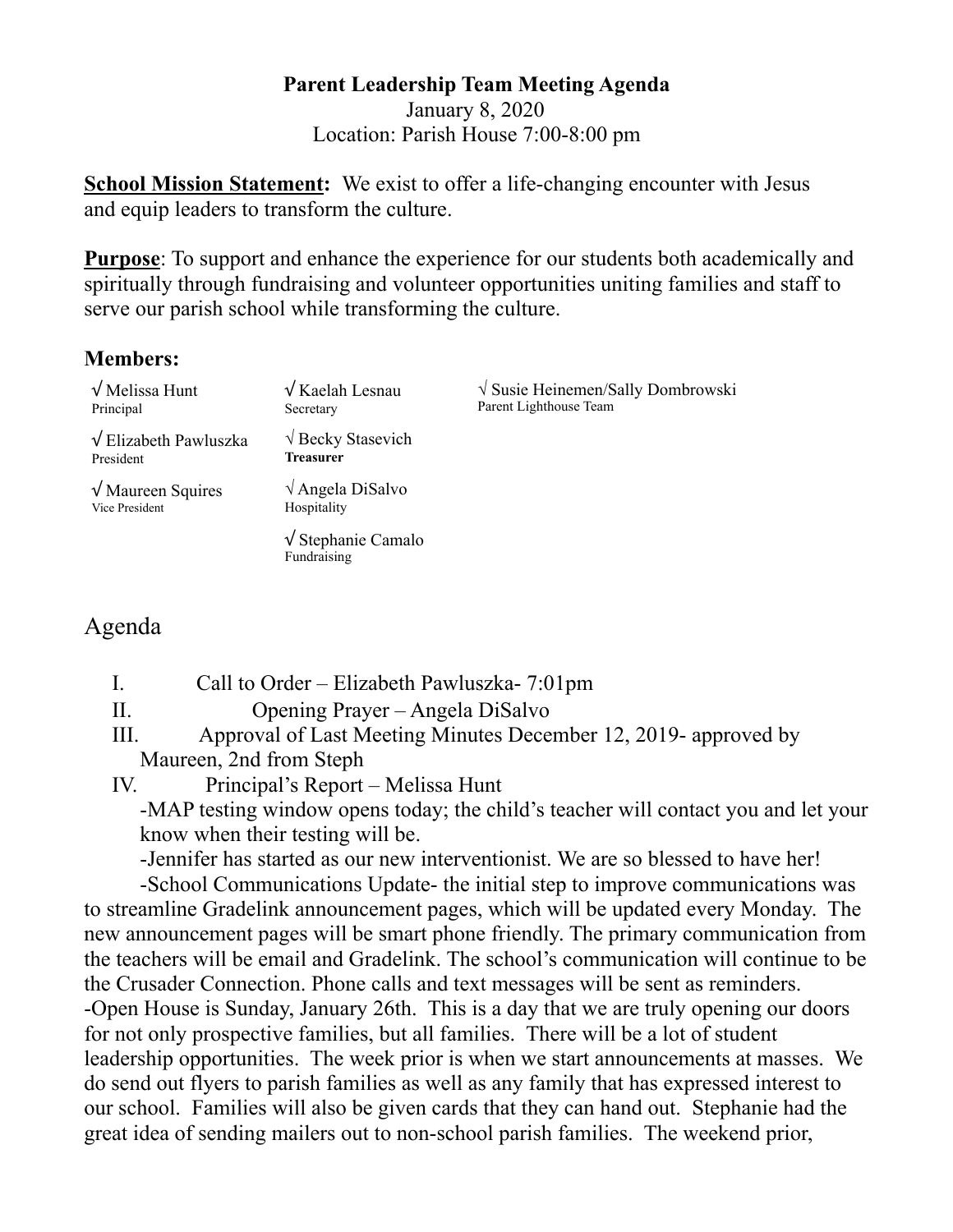(1/18/1/19) students will be in uniform to pass out cards at masses. Melissa will talk at all the masses and include student leadership as well. Staff and students will be hosting coffee and donuts after Sunday masses (8:00 am and 10:00am).

Catholic School's week- Wednesday, the super intendant is invited to our school to share the vision Catholic Schools in the AOD. All staff, families, and parish families will be invited. Catholic Schools Week end with Winterfest on January 31st from 6:00-8:00.

 -The feedback from the Coffee Chat listening session data has been compiled and will be analyzed by the School Improvement Team next week.

 -Letters of intent are being sent home tomorrow (oldest/only students will be given. Intent of return letters will be due by January 17th. The \$200 deposit will be deducted from the FACTS account on 2/14.

 -The 2020-2021 school year calendar is being drafted next week and will be shared as soon as it is finalized

 -Valentine's Day party time will be changed- they will go from 2:00-2:45 to accommodate bus riders

 -Uniform Updated- New gym pant, without a tailored leg and a different fabric is now available to purchase. There is also a black fleece 3/4 zip now available. There was also a request for a different sweater to replace the current 3/4 zip one

- V. Old Business
	- a. Fall Bash Numbers

 -the results from of the net income were published in the Connection before Christmas. We did net over \$89k. We did meet our income budget. We had over \$40k in raffle tickets, \$50k in sales of auction items. Grossed approximately \$117k.

Survey Data From Fall Bash- 32 responses, but 11 of the responses are from people who didn't attend the event. 60% attended the event, of the 60%, 80% of attendees said the dinner was nice/very nice, 20% said change it up, not my thing

When asked about cash raffle - 70% said they liked it and to keep selling, a few responses said raise tuition, or raise tuition and give the \$200 back when families sell all tickets. 2 said no because they don't like the school direction, one said only 1 major fundraising event

No one volunteered to be the lead and 3 volunteered to be on the committee.

 -there were questions about the bidding being opened before the event; it was unsure if it generated more money

 -there was a question about possibly having childcare, but there was concern about alcohol being served. Stephanie mention making a babysitter availability list from older school leaders.

b. Update on Uniform Closet- it has been painted. Used Uniform Committee has working on configuring the space and housing ever